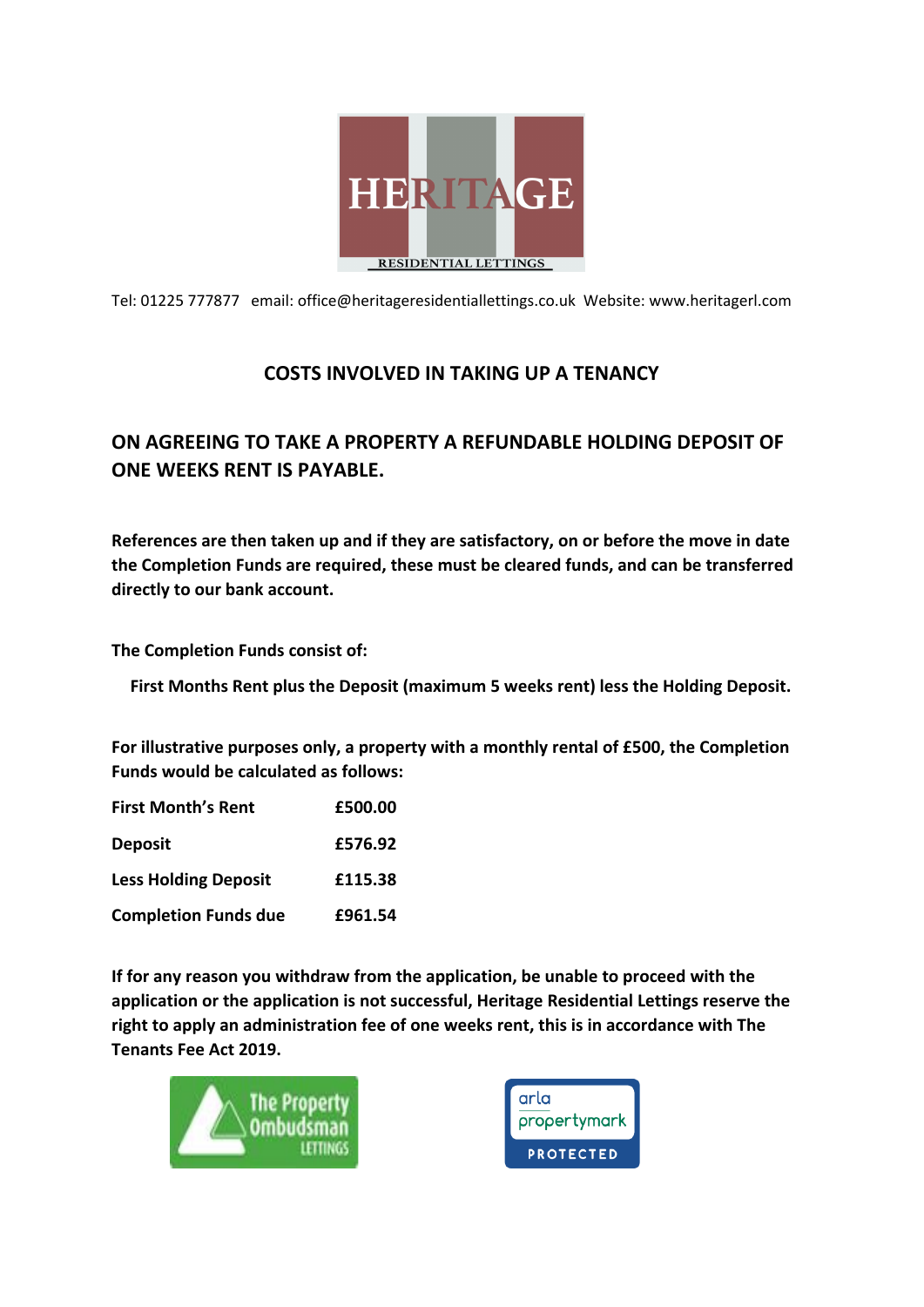## **IMPORTANT INFORMATION FOR PROSPECTIVE TENANTS**

**When applying for a tenancy, we will take up references on all prospective tenants. You will be asked to complete the Heritage Residential Lettings referencing form, this will enable us to commence the referencing process.**

**Our referencing company will then contact you by email with instructions on how to complete the reference application, it is important that all the information requested is provided to ensure that the process is completed as quickly as possible.**

**When completing the online form, it will be helpful to have the following information to hand:**

- **● Your Bank account details.**
- **● Your current full address**
- **● If you have been in your current property less than 3 years, a list of all your addresses for the previous 3 years.**
- **● Your employers full name, postal address, together with a contact name with an email address and telephone number.**
- **● If applicable, full name and contact details of your existing Letting Agent or Landlord.**
- **● Proof of identity, this will ideally be either a passport or drivers' licence. If you do not possess either of these documents, please contact us to discuss what else is acceptable.**

#### **Tenant Protection**

- **Client Money Protection provided by ARLA. More details can be obtained at [www.propertymark.co.uk.](http://www.propertymark.co.uk/)**
- **Independent complaints procedures through The Property Ombudsman. More details can be obtained at [www.tpos.co.uk.](http://www.tpos.co.uk/)**
- **Deposit protected through The Tenancy Deposit Scheme. More details can be obtained at [www.tenancydepositscheme.com.](http://www.tenancydepositscheme.com/)**